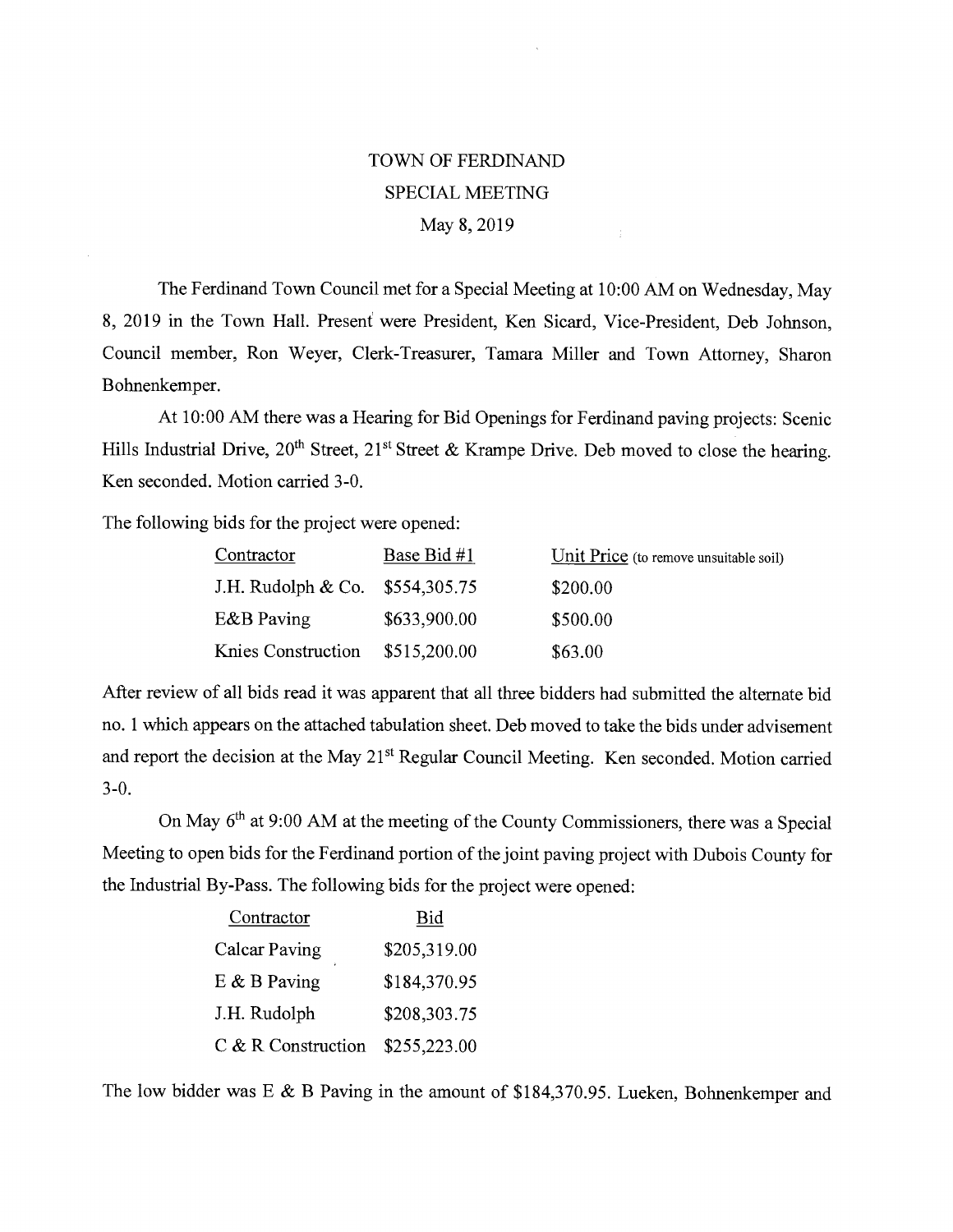Schipp have reviewed the bid and all is in order. Request was made that the work be formally awarded to E&B Paving and the acceptance be signed by all Council Members on Form 96 and Sicard be authorized to sign the Notice of Award. Deb moved to approve the request. Ron seconded. Motion carried 3-0.

Becher reported Colin Leinenbach's last day with the electric department will be May 17, 2019. He requested permission to advertise for the open Journeyman-Lineman position. Ron moved to approve the request. Deb seconded. Motion passed 3-0.

On April 16, 2019 Ordinance No. 2019-03 An Ordinance Amending Chapter 10.02 of the Ferdinand Municipal Code Regarding Water Rates and Charges was adopted. The ordinance sets the wholesale water rate at \$5.6685 per 1,000 gallons with a minimum charge of \$198.40 (prior to signing, Council corrected what was, at the time, believed to be a typo on the Ordinance presented). The next day it became apparent that it was not a typo. Ordinance 2019-10 was introduced. An Ordinance Amending Chapter 10.02 of the Ferdinand Municipal Code Regarding Water Rates for Wholesale customers which corrects the minimum gallonage (35,000 gallons) for the Wholesale customer, St. Henry. Ron moved to adopt Ordinance 2019-10 at the meeting it was introduced. Deb seconded. Motion carried 3-0.

Deb moved to rescind Ordinance 2019-03. Ron seconded. Motion carried 3-0.

Ordinance 2019-11, an Ordinance Amending Chapter 3.04 of the Ferdinand Municipal Code Entitled "Police Reserve Unit" was introduced. The Ordinance increases the number of Police Reserve Officers from six to eight. Deb moved to approve the Ordinance at the meeting it was introduced. Ron Seconded. Motion carried 3-0.

Weyer reported he would like the Council to approve the acceptance of the following quotes for electric equipment:

| <b>Howard Industries</b>   | 3 Regulators                      | \$20,540 each | \$61,620  |
|----------------------------|-----------------------------------|---------------|-----------|
| Eaton-Cooper Power Systems | 53-Phase Reclosures \$22,557 each |               | \$112,785 |
| <b>Smith Sales</b>         | Various Switches                  |               | \$36,665  |

Ken moved to approve the purchases. Deb seconded based on the recommendation of Ron and the engineers. Motion carried 3-0. Weyer will draw up the purchase order and Alpha Engineering will communicate with the vendors.

Bohnenkemper prepared a new park form, "Request for Authorization for Vendor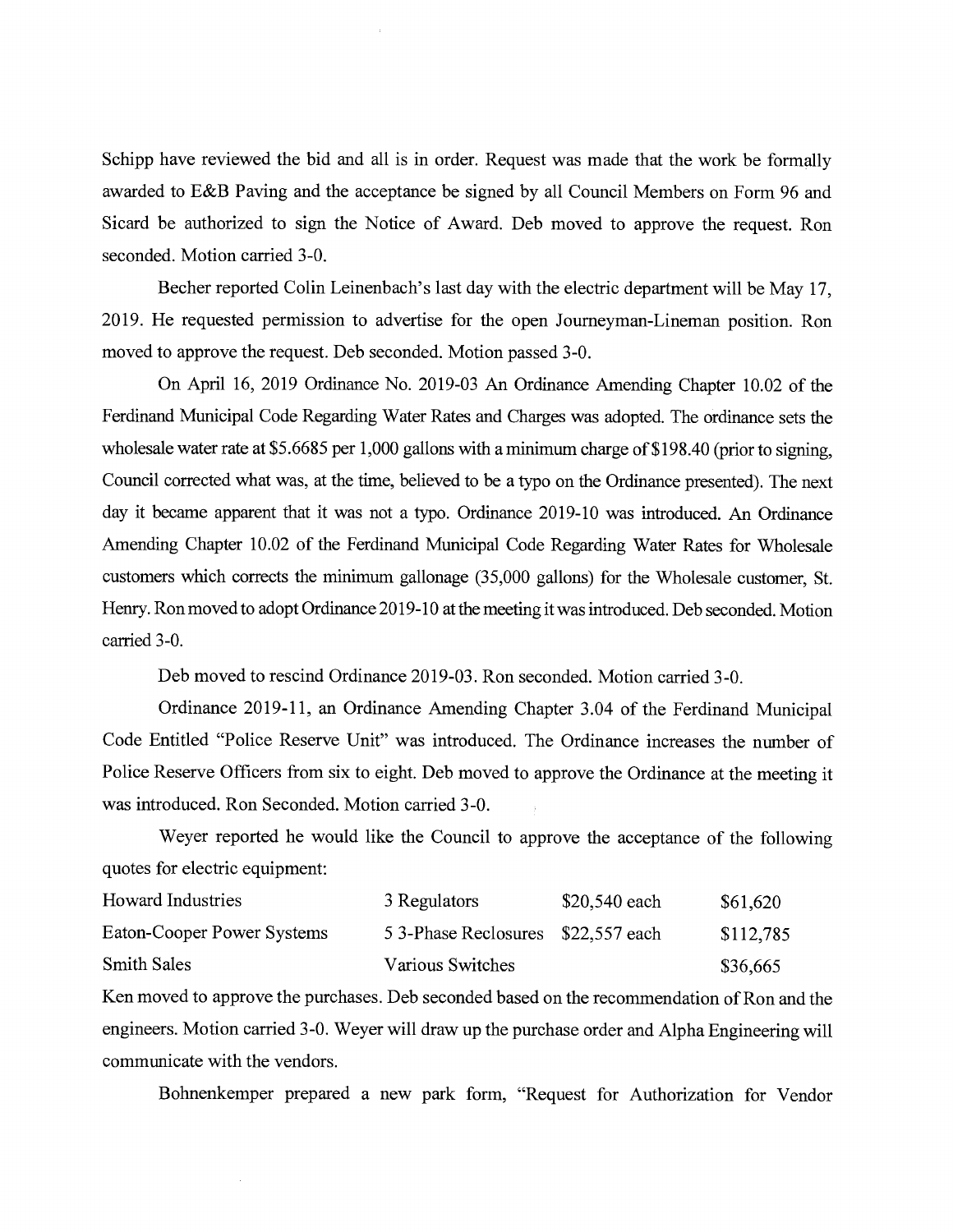Placement on Park Property" to be used when there is a request to use the park for something other than a shelter house, court or field rental. Insurance would be required prior to the use being approved. The Park Board, or any of its members, would have authority to approve such usage in the future with use of this form. The Board has approved the use of the park by Kona Ice Truck from 3-5 pm on May 10, 2019. Deb moved to support the form. Ron seconded. Motion carried 3- 0.

Bohnenkemper reviewed the Compliance with Statement of Benefits Form CF-1 Real Estate Improvements for Begle Properties, LLC related to their duplexes and first apartment building. She stated the form is in substantial compliance with the Tax Abatements that were previously granted. She recommended the forms be approved and the President and Clerk-Treasurer be authorized to sign the compliance forms. There was motion by Ron to approve and sign the annual Compliance Forms. The motion was seconded by Deb. Motion carried 3-yes, 0 no.

Sicard reported James has requested permission to hire summer park employees Shelby Louden as Recreation Director at \$9.50 per hour and Layne Prechtel as Community Program Assistant at \$9.25 per hour beginning May 28, 2019. Ron moved to approve the request contingent upon passing the drug test. Deb seconded. Motion carried 3-0.

Deb moved to approve regular claims. Ron seconded. Motion carried 3-0.

The Veteran's Memorial will be dedicated Monday, May 27, 2019 at 2:00 PM. More details will be given at the May 21<sup>st</sup> Council Meeting.

Deb moved to approve the Minutes of the April 15, 2019 meeting. Ron seconded. Motion carried 3-0.

The following announcements were read:

| Town Council                           | Tuesday   | May 21, 2019 at 7:30 PM |
|----------------------------------------|-----------|-------------------------|
| <b>Economic Development Commission</b> | Monday    | May 20, 2019 at 6:00 PM |
| <b>BZA</b>                             | Wednesday | May 22, 2019 at 6:30 PM |
| Plan Commission                        | Wednesday | May 22, 2019 at 7:00 PM |
| Park Board                             | Wednesday | June 5, 2019 at 4:30 PM |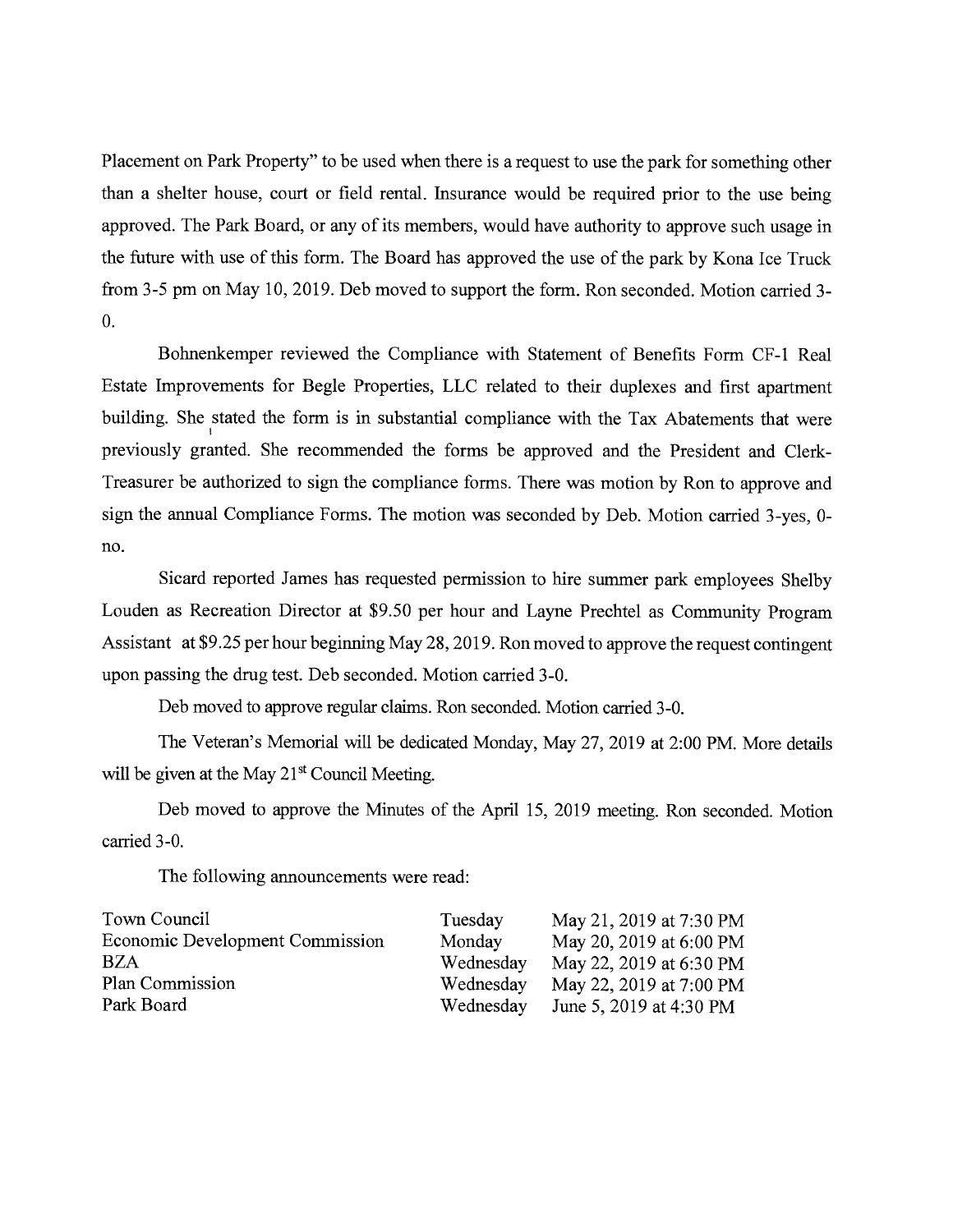Deb moved to adjourn. Ron seconded. Motion carried 3-0. Meeting adjourned at 10:30 AM.

ATTEST:

Panara M Nulles

Clerk-Treasurer

FERDINAND TOWN COUNCIL

 $\omega_{f}$ m  $\omega_{\alpha}$ Alnse

 $\mathfrak{f}$